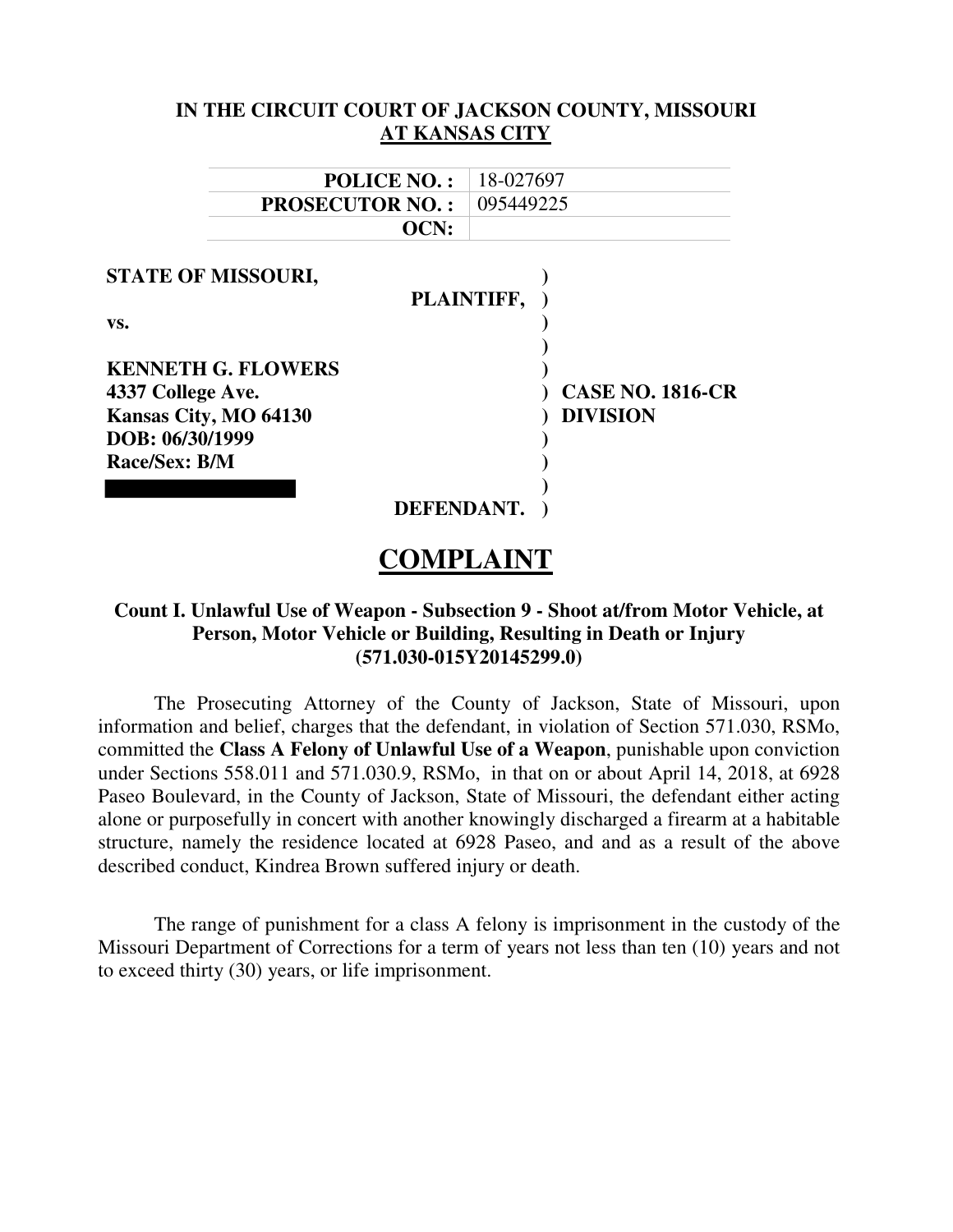## **Count II. Armed Criminal Action (571.015-001Y19755299.0)**

The Prosecuting Attorney of the County of Jackson, State of Missouri, upon information and belief, charges that the defendant, in violation of Section 571.015, RSMo, committed the **Felony of Armed Criminal Action**, punishable upon conviction under Section 571.015.1, RSMo, in that on or about April 14, 2018, in the County of Jackson, State of Missouri, the defendant either acting alone or purposefully in concert with another, committed the felony of Murder in the Second Degree charged in Count III, all allegations of which are incorporated herein by reference, and the defendant committed the foregoing felony of Murder in the Second Degree by, with and through, the knowing use, assistance and aid of a deadly weapon.

The range of punishment for the offense of Armed Criminal Action in violation of section 571.015 RSMo. is imprisonment in the custody of the Missouri Department of Corrections for a term of years not less than three (3) years without eligibility for parole, probation, conditional release or suspended imposition or execution of sentence for a period of three (3) calendar years. The range of punishment for the offense of Armed Criminal Action in violation of section 571.015 RSMo. as a second offense is imprisonment in the custody of the Missouri Department of Corrections for a term of years not less than five (5) years without eligibility for parole, probation, conditional release or suspended imposition or execution of sentence for a period of five (5) calendar years. The range of punishment for the offense of Armed Criminal Action in violation of section 571.015 RSMo. as a third offense is imprisonment in the custody of the Missouri Department of Corrections for a term of years not less than ten (10) years without eligibility for parole, probation, conditional release or suspended imposition or execution of sentence for a period of ten (10) calendar years. Any punishment imposed pursuant to section 571.015 RSMo. shall be in addition to any punishment provided by law for the crime committed by, with, or through the use, assistance, or aid of a dangerous instrument or deadly weapon.

## **Count III. Murder 2nd Degree - Felony Murder - During Perpetration/Attempted Perpetration/Flight from Perpetration of a Felony, a Person Dies (565.021-003Y19840999.0)**

The Prosecuting Attorney of the County of Jackson, State of Missouri, upon information and belief, charges that the defendant, in violation of Section 565.021, RSMo, committed the **Class A Felony of Murder in the Second Degree**, punishable upon conviction under Section 558.011, RSMo, in that on or about April 14, 2018, in the County of Jackson, State of Missouri, Kindrea Brown was killed by being shot as a result of the perpetration of the class A felony of Unlawful Use of a Weapon under Section 571.030, RSMo, committed by the defendant either acting alone or purposefully in concert with another, on or about April 14, 2018, in the County of Jackson, State of Missouri.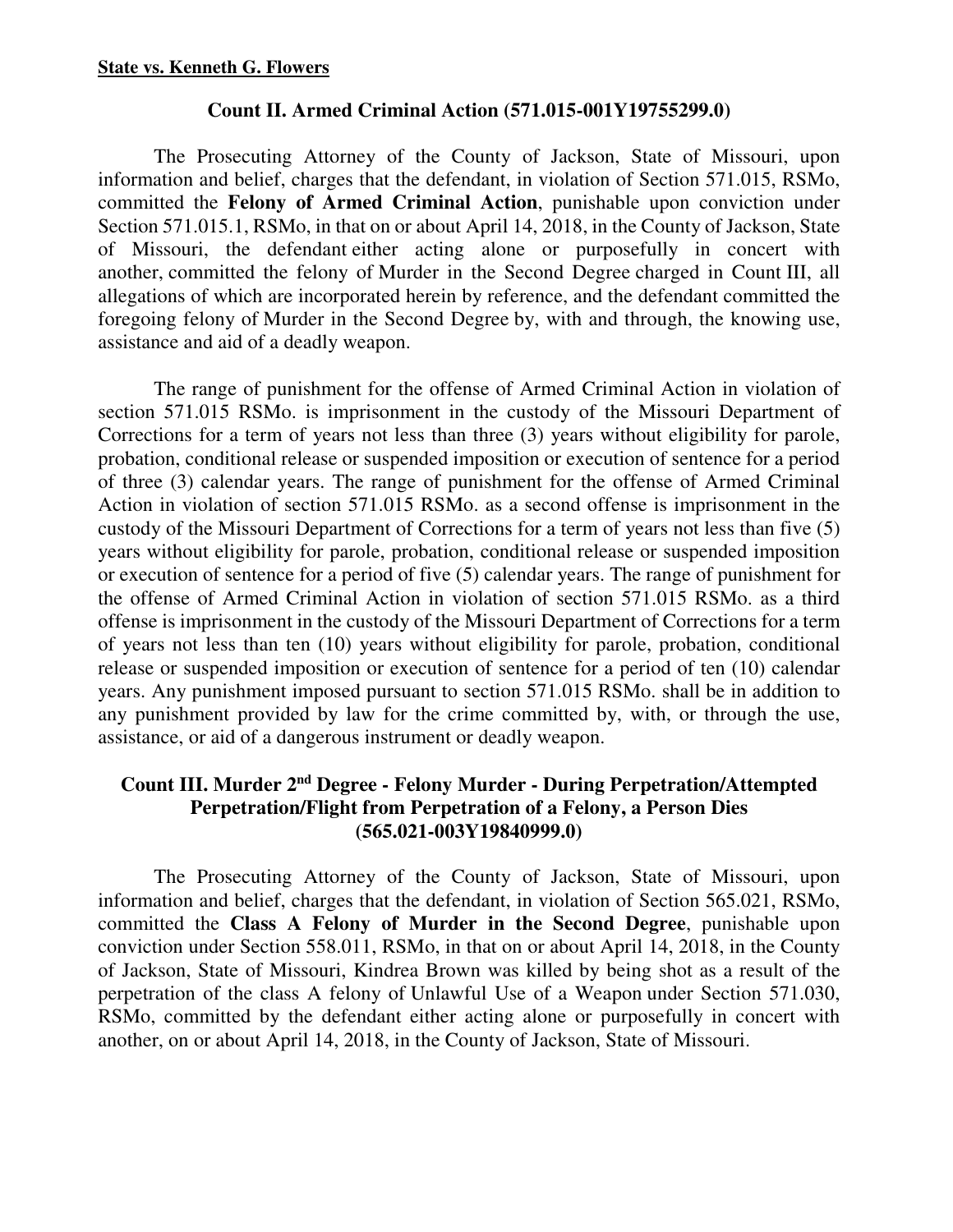#### **State vs. Kenneth G. Flowers**

The range of punishment for a class A felony is imprisonment in the custody of the Missouri Department of Corrections for a term of years not less than ten (10) years and not to exceed thirty (30) years, or life imprisonment. An individual convicted and sentenced for this offense shall not be eligible for parole until eighty-five percent of the sentence is served.

## **Count IV. Armed Criminal Action (571.015-001Y19755299.0)**

The Prosecuting Attorney of the County of Jackson, State of Missouri, upon information and belief, charges that the defendant, in violation of Section 571.015, RSMo, committed the **Felony of Armed Criminal Action**, punishable upon conviction under Section 571.015.1, RSMo, in that on or about April 14, 2018, in the County of Jackson, State of Missouri, the defendant either acting alone or purposefully in concert with another, committed the felony of Unlawful Use of a Weapon charged in Count One, all allegations of which are incorporated herein by reference, and the defendant committed the foregoing felony of Unlawful Use of a Weapon by, with and through, the knowing use, assistance and aid of a deadly weapon.

The range of punishment for the offense of Armed Criminal Action in violation of section 571.015 RSMo. is imprisonment in the custody of the Missouri Department of Corrections for a term of years not less than three (3) years without eligibility for parole, probation, conditional release or suspended imposition or execution of sentence for a period of three (3) calendar years. The range of punishment for the offense of Armed Criminal Action in violation of section 571.015 RSMo. as a second offense is imprisonment in the custody of the Missouri Department of Corrections for a term of years not less than five (5) years without eligibility for parole, probation, conditional release or suspended imposition or execution of sentence for a period of five (5) calendar years. The range of punishment for the offense of Armed Criminal Action in violation of section 571.015 RSMo. as a third offense is imprisonment in the custody of the Missouri Department of Corrections for a term of years not less than ten (10) years without eligibility for parole, probation, conditional release or suspended imposition or execution of sentence for a period of ten (10) calendar years. Any punishment imposed pursuant to section 571.015 RSMo. shall be in addition to any punishment provided by law for the crime committed by, with, or through the use, assistance, or aid of a dangerous instrument or deadly weapon.

The facts that form the basis for this information and belief are contained in the attached statement(s) of facts, made a part hereof and submitted as a basis upon which this court may find the existence of probable cause.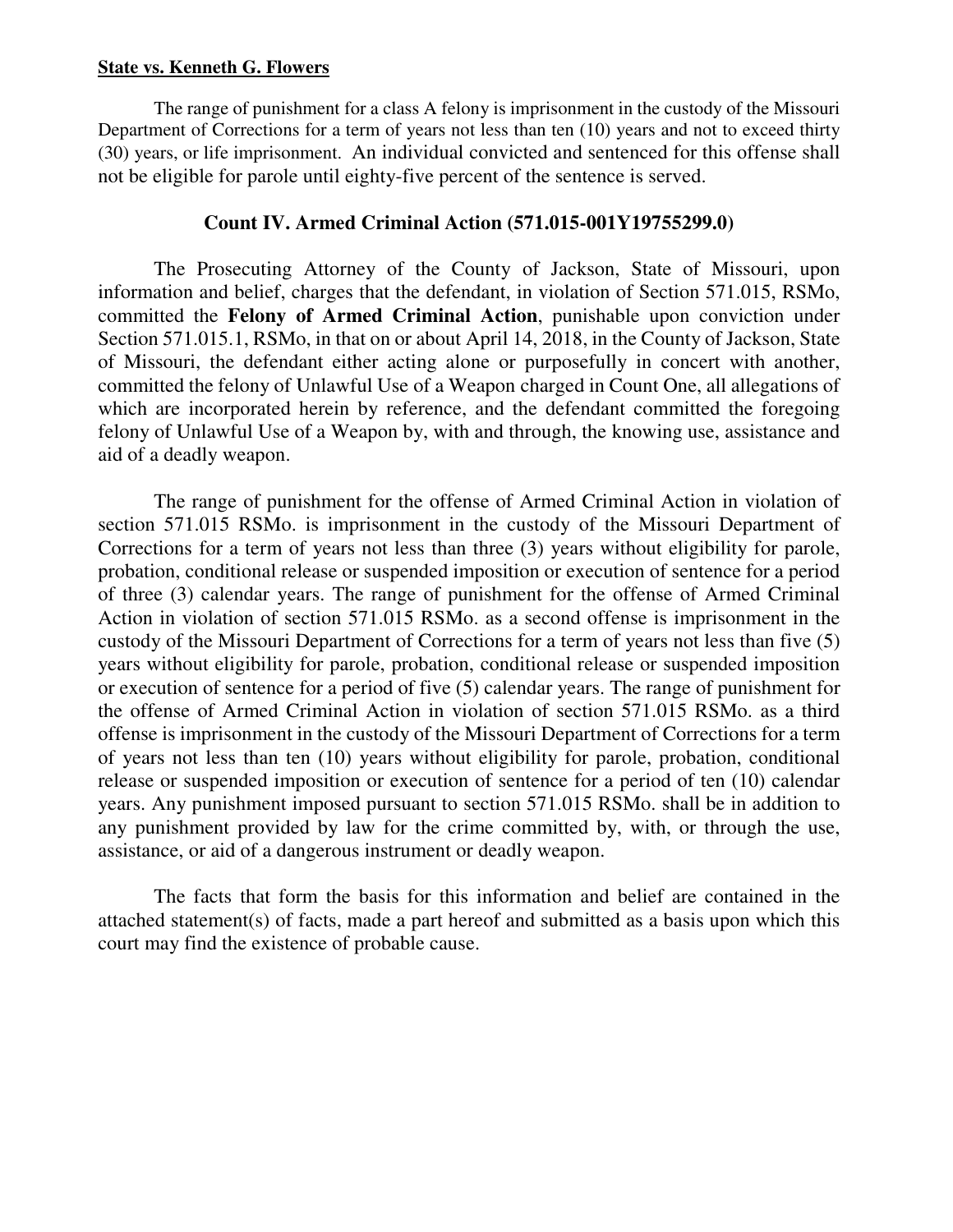Wherefore, the Prosecuting Attorney prays that an arrest warrant be issued as provided by law.

## **JEAN PETERS BAKER**

 Prosecuting Attorney Jackson County, Missouri by,

> */s/ Sarah A. Castle*  Sarah A. Castle (#64770) Assistant Prosecuting Attorney 415 East 12th Street 11th Floor Kansas City, MO 64106 (816) 881-3517 scastle@jacksongov.org

## **WITNESSES:**

1. DET Leland W. Blank, 1125 Locust, Kansas City, MO 64106

| 2. |                                                               |
|----|---------------------------------------------------------------|
|    |                                                               |
|    |                                                               |
|    |                                                               |
|    |                                                               |
|    | 7. DET Chason C. Crowell, 1125 Locust, Kansas City, MO 64106  |
| 8. | PO Phillip K. DiMartino, 1125 Locust, Kansas City, MO 64106   |
|    | 9. DET Wayne C. Fitzner, 1125 Locust, Kansas City, MO 64106   |
|    | 10. DET Daniel W. Frazier, 1125 Locust, Kansas City, MO 64106 |

11. PO Jeffrey D Peacock, 1125 Locust, Kansas City, MO 64106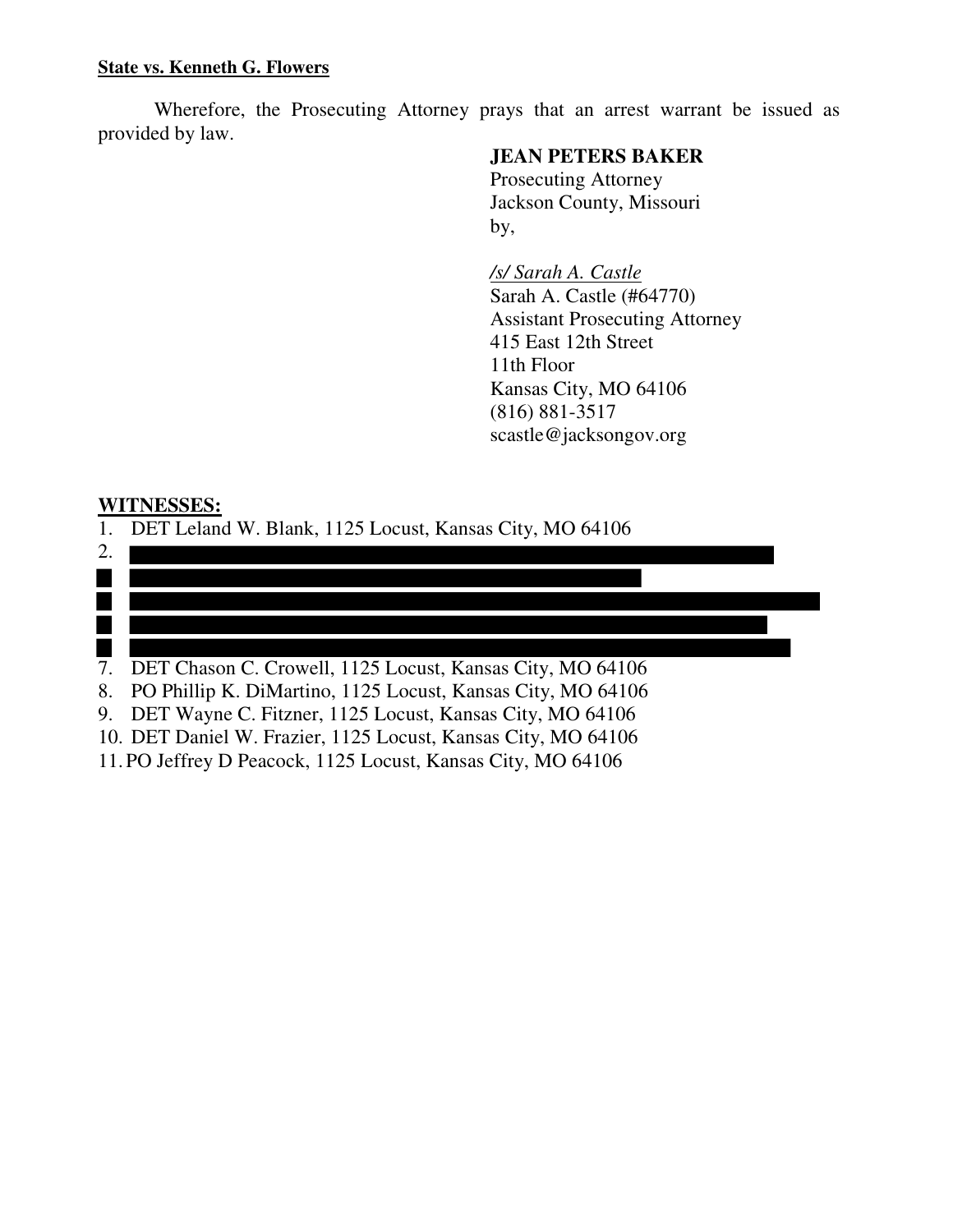#### **PROBABLE CAUSE STATEMENT FORM**

#### Det. Leland Blank #5023 L.

| (Name and identify law enforcement officer, or person having information as probable cause.)                      |        |                             |  |                                            |  |
|-------------------------------------------------------------------------------------------------------------------|--------|-----------------------------|--|--------------------------------------------|--|
| knowing that false statements on this form are punishable by law, state that the facts contained herein are true. |        |                             |  |                                            |  |
| I have probable cause to believe that on April $13th$ , 2018                                                      | (Date) |                             |  | , at $6928$ Paseo<br>in<br>(Address)       |  |
| Kansas City, Jackson<br>(County)                                                                                  |        | Missouri Kenneth G. Flowers |  | (Name of Offender $(s)$ )                  |  |
| B/M 6-30-1999<br>(Description of Identity)                                                                        |        |                             |  | committed one or more criminal offense(s). |  |

The facts supporting this belief are as follows:

On April 13, 2018 at 11:51 p.m. Officers of the Kansas City, Missouri Police Department were dispatched to 6927 Paseo on a sound of shots call. Officers responded but were unable to locate any scene.

On April 14, 2018 at 3:30 a.m., Officers of the Kansas City, Missouri Police Department were dispatched to 6928 Paseo on an EMS call of a cardiac arrest. Upon arrival they discovered that the victim, Kindrea Brown, was deceased due to apparent gun shot wounds. Evidence showed apparent bullet holes in the wall of her bedroom and shell casings were found outside of the house. Four other family members were inside the house at the time of the shooting. They all reported hearing shots outside the house around 11:30 p.m. .40 caliber and 9mm shell casings were found at the scene.

, the victim's brother, was upstairs and observed a party shooting at the back of his house. He checked on his family and everyone seemed ok. did not call 911 and went back to bed. At approximately 3:00 AM woke to his grandmother screaming in the house, after she discovered Kindrea Brown had been shot. denied any knowledge of who may be responsible for the victim's death.

The Kansas City, Missouri Police Department Crime Lab determined the shell casings came from three different firearms. On June 26, 2018 detectives also received a DNA CODIS hit from the .40 caliber shell casings reocvered from the area behind 6928 Paseo. The casings were found to have major and minor contributers. The major DNA was identified as the DNA of Flowers at the rate of 19 septillion and the minor was indentified as the DNA of at the rate of 17 trillion.

was shown a single photo of Flowers and denied knowing Flowers. However upon reviewing the Facebook page of the state of the state of the state of the state of the state of the state of the state of the state of the state of the state of the state of the state of the state of the state of the state